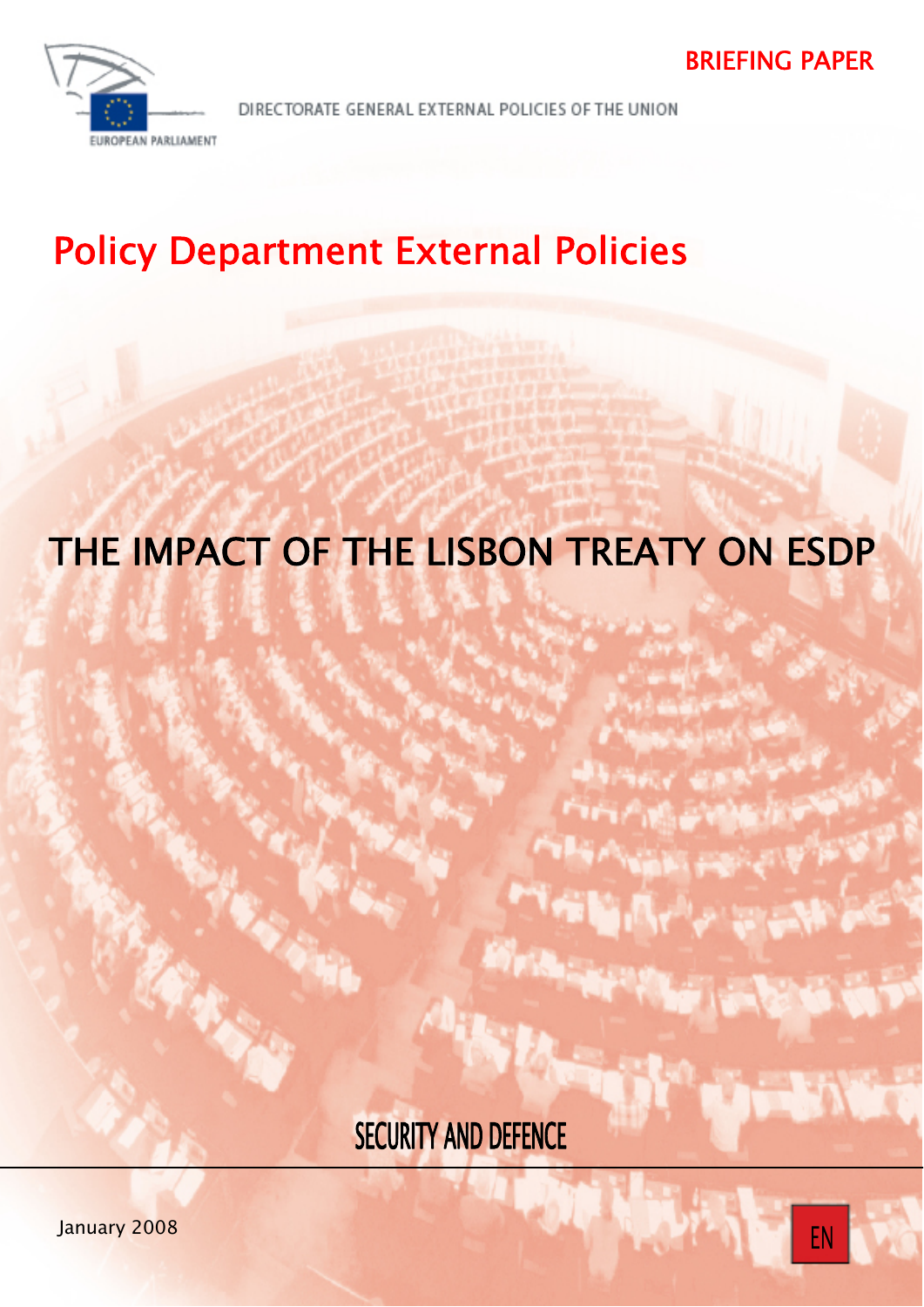This briefing paper was requested by the European Parliament's Subcommittee on Security and Defence.

It is published in the following language: English

| Author:               | Dr. ANTONIO MISSIROLI<br>(Director of Studies, European Policy Centre, Brussels) |
|-----------------------|----------------------------------------------------------------------------------|
| Responsible Official: | Dr GERRARD QUILLE                                                                |
|                       | Directorate-General for External Policies of the Union                           |
|                       | <b>Policy Department</b>                                                         |
|                       | BD4 06M081                                                                       |
|                       | rue Wiertz                                                                       |
|                       | B-1047 Brussels                                                                  |
|                       | E-mail: gerrard.quille@europarl.europa.eu                                        |
| Publisher             | European Parliament                                                              |

Manuscript completed on 31 January 2008.

The briefing paper is available on the Internet at <http://www.europarl.europa.eu/activities/expert/eStudies.do?languageEN>

If you are unable to download the information you require, please request a paper copy

by e-mail : [xp-poldep@europarl.europa.eu](mailto:xp-poldep@europarl.europa.eu) 

Brussels: European Parliament, 2008.

Any opinions expressed in this document are the sole responsibility of the author and do not necessarily represent the official position of the European Parliament.

© European Communities, 2008.

Reproduction and translation, except for commercial purposes, are authorised, provided the source is acknowledged and provided the publisher is given prior notice and supplied with a copy of the publication.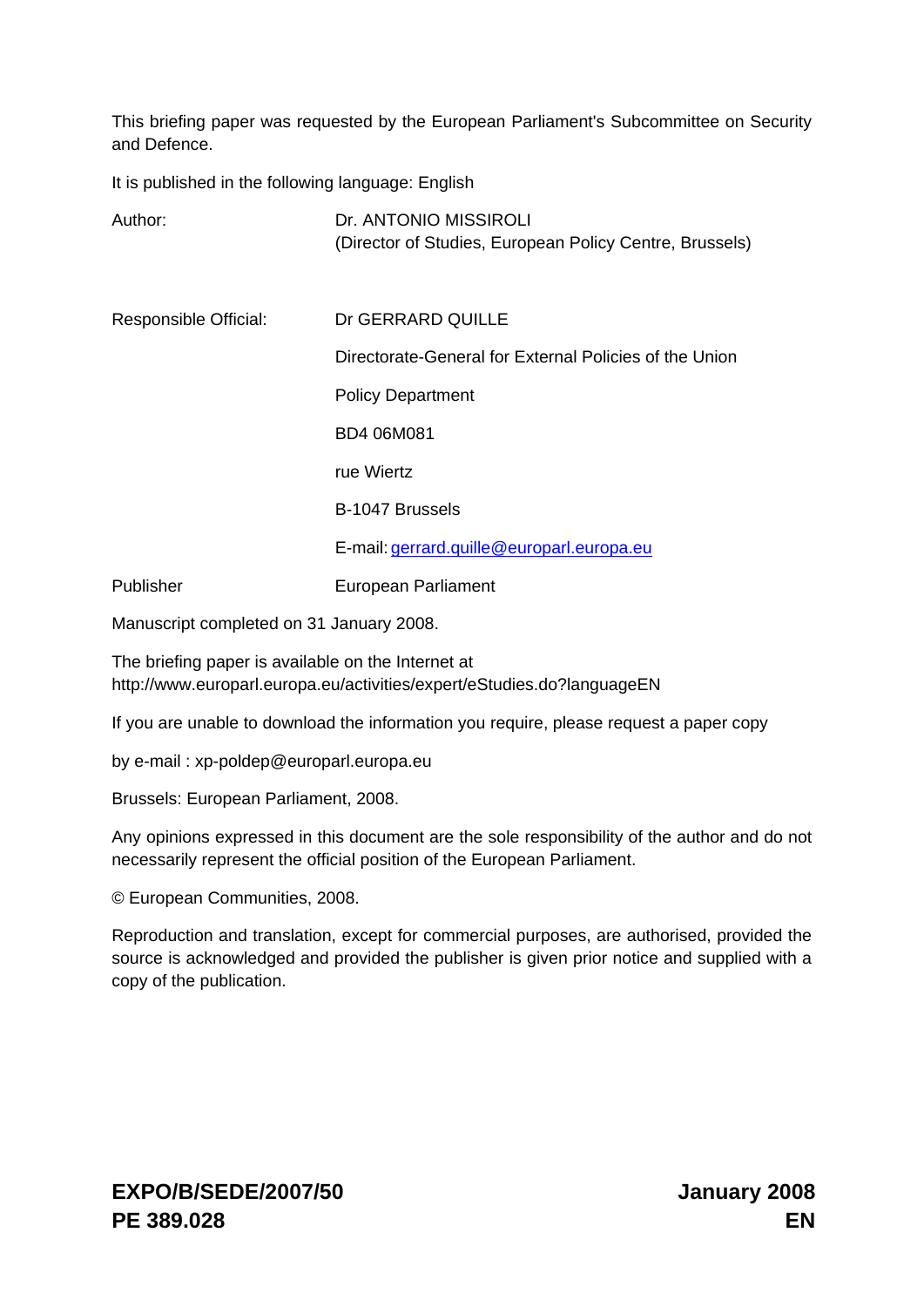# **TABLE OF CONTENTS**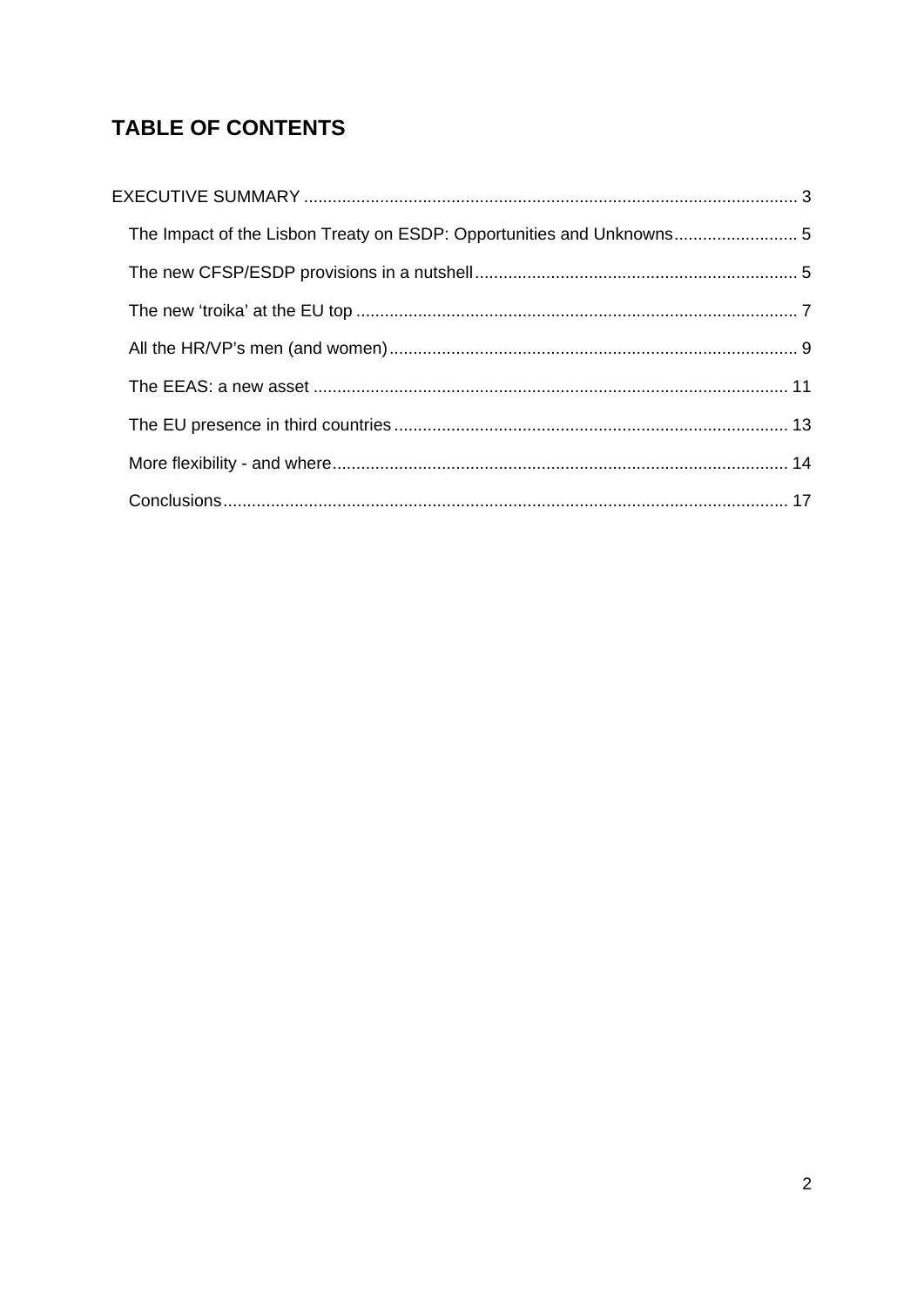# <span id="page-3-0"></span>**EXECUTIVE SUMMARY**

Regarding the CFSP/ESDP domain, the Lisbon Treaty includes practically the same provisions as the ill-fated EU Constitutional Treaty: its key elements, in fact, have been preserved, a few terminological details and "interpretative" declarations apart.

On the whole, the new treaty offers various opportunities for greater policy coherence, effectiveness and visibility, coupled with a number of open questions related to its actual implementation. Indeed, there is now a greater potential for a joined-up common European foreign, security and defence policy. The Lisbon Treaty provides a good legal and political basis for achieving that and giving the Union the "politics of scale" that would permit it to play a more active international role, and one commensurate to its stated ambitions.

Much, however, will depend on its implementation, as many unknowns and grey areas left by the Treaty text need clarification and, possibly, further negotiation among the EU member states and institutions in order to prevent unnecessary delays and battles for turf. This is especially true of the new 'troika' at the EU top, where the precise division of competences and responsibilities between the newly created President of the European Council, the High Representative of the Union for Foreign Affairs and Security Policy, and of course the President of the Commission is still unclear and potentially destabilising for all.

As regards ESDP (now CSDP) proper, some of the opportunities are common to CFSP and "foreign policy" at large, as they depend on the way in which the arguably key figure in the new system - the HR/VP – will be willing and able to establish him/her-self and to organise the relevant services. To this end, a preliminary consultation and agreement among the EU institutions (including the EP) and the member states - covering both the specific spheres of competence of the new 'troika' members and the set-up of the EEAS - would be most helpful, and would allow the new bodies foreseen in the Lisbon Treaty to hit the ground running in the course of 2009. Still, a period of transition and consolidation must be factored in, during which all the bodies concerned will have to adapt and adjust, before the dust settles and the new machinery finds its own internal balance and appropriate cruising speed.

More specific challenges for ESDP are represented by 1) the precise institutional 'location' of its military bodies in the new structure; 2) the functional relationship to establish with those operational tools and resources that still lie primarily in the old 'community' pillar, as well as with the EU Delegations in third countries in the event of a peace mission; and 3) the way in which 'permanent structured cooperation' in defence matters is to be implemented in practice - namely, with what entry criteria, what initial participants, and what ultimate goals.

In this context, the role and interest of the European Parliament (EP) lie in strengthening its scrutiny over CFSP and ESDP/CSDP through the old and also the new instruments at its disposal: first, through its increased co-decision powers, that now cover a bigger number of policy areas with significant 'external' implications; second, through budgetary control, also on CFSP and civilian crisis management-related activities; thirdly, through a constructive approach to the thorny issue of the EEAS, whose legal and institutional status (let alone funding) remains unclear; and, fourthly, through the establishment of a good and balanced working relationship with the future members of the new 'troika', and in particular the HR/VP,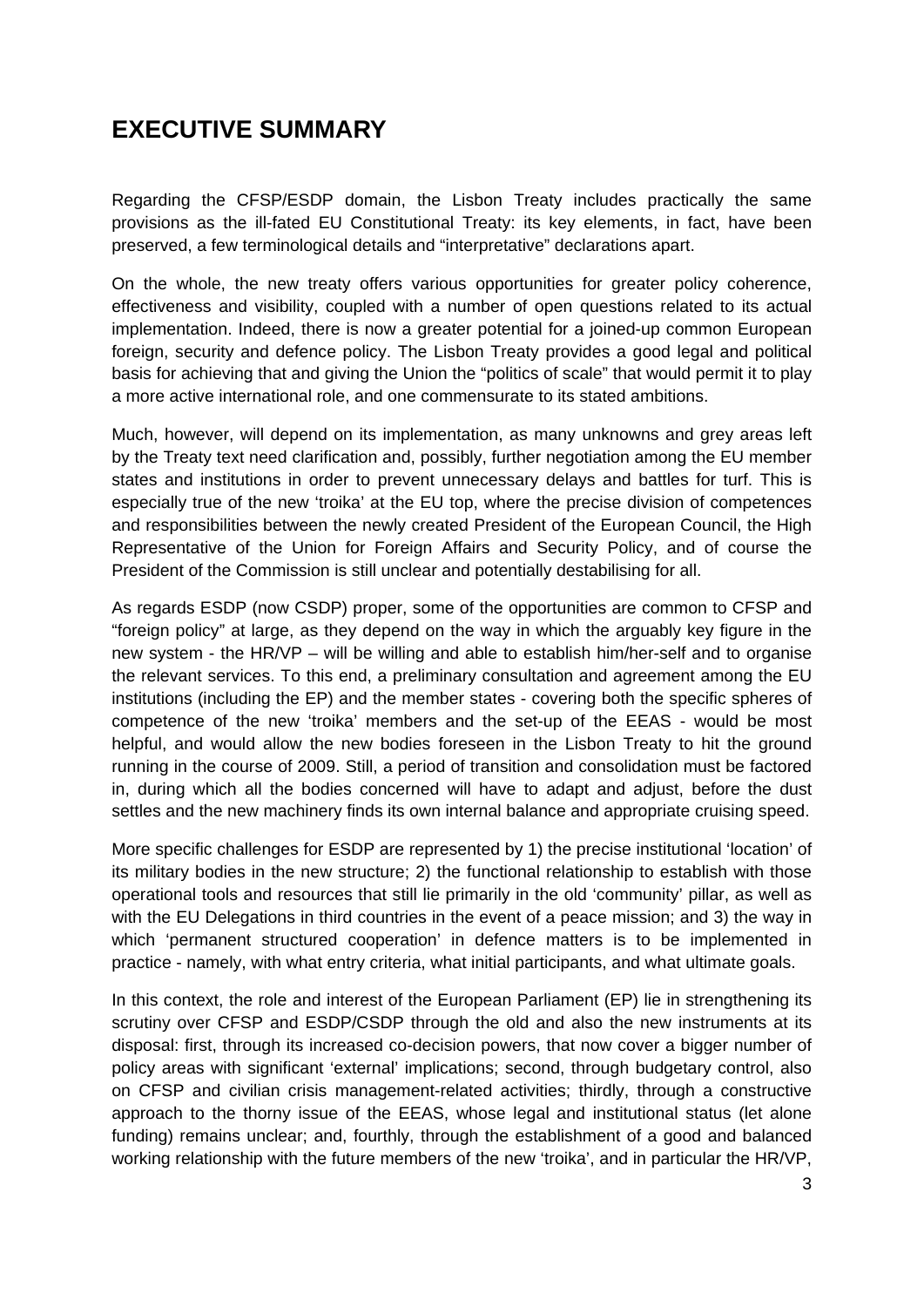whose appearances before the various instances of the EP should become the rule rather than the exception, in order also to increase access and transparency to CFSP and ESDP/CSDP.

The first opportunity to do this will be represented by the appointment of the new Commission in the autumn of 2009, when the EP will be called to scrutinise both the President and the individual Commissioners, before voting on the college. The relevant hearings should be used to highlight the overarching interests of the EU and the specific role and function of the EP in bringing them to bear - without renouncing to push for specific points whenever useful and necessary, but not to the detriment of a fruitful interaction in the future.

In the particular domain of ESDP/CSDP, a crucial testing ground to this effect is set to be civilian crisis management, both for the growing importance that it is taking in the Union's external action and for its lying at the juncture between different - and so far separate spheres of competence and activity. The multi-faceted nature of crisis management, in other words, represents an opportunity for the EP as a whole to bring its influence to bear on a number of different policy areas while at the same time stimulating a more joined-up approach at the EU level.

Here lies an important opportunity for the relevant EP Committee (AFET/SEDE) to build a more cooperative relationship with the HR/VP, who is poised to become the main player in this respect inside the new 'troika'. This could and should lead to a situation in which the HR/VP and his/her deputies/representatives get used to turning up before the Committee ever more frequently and 'normally' - well beyond the two times per year that the Lisbon Treaty now foresees for the EP plenary.

The influence of the EP in this domain - and, most importantly, the overall influence of the EU on the international scene – can only benefit from a less (unnecessarily) confrontational approach with the new bodies that are expected to 'deliver' on policy and are often faced with little time and little resources to do so. The same applies, of course, also to the other EU institutions, that the Lisbon Treaty forces to cooperate more and better for the common good.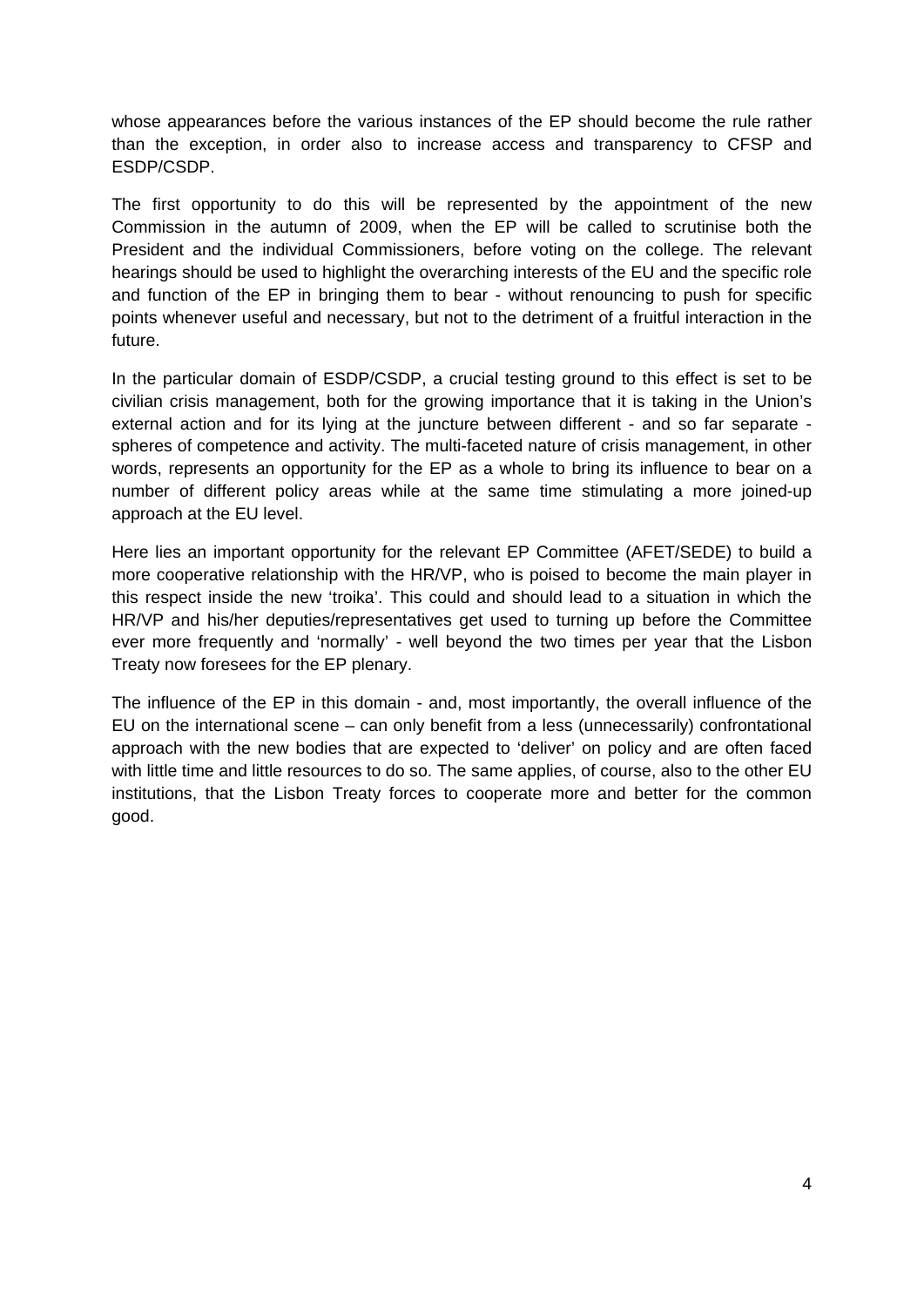## <span id="page-5-0"></span>*The Impact of the Lisbon Treaty on ESDP: Opportunities and Unknowns*

Regarding the CFSP/ESDP domain, the Lisbon Treaty includes practically the same provisions as the ill-fated EU "Constitution", most of which had already been presented and discussed in the Convention on the Future of Europe (2002-03) and incorporated in its draft treaty text. Both in the frantic negotiations that preceded and accompanied the June 2007 European Council and in the subsequent Intergovernmental Conference (IGC), in fact, the key elements of the political deal enshrined in the 2004 Constitutional Treaty have been preserved, a few terminological details and "interpretative" protocols apart.

This reflects also the peaceful rise of ESDP as a new policy area, especially since its operational start in 2003, and its growing centrality for the Union's "foreign policy". To a certain extent, the experience made with and the issues raised by ESDP have been key drivers for the kind of institutional reform now enshrined in the Lisbon Treaty.

On the whole, it can be argued that the new treaty offers various opportunities for greater policy coherence, effectiveness and visibility – coupled with a number of unknowns related to its implementation.

## *The new CFSP/ESDP provisions in a nutshell*

As already mentioned, the new Treaty retains virtually all the CFSP/ESDP-relevant provisions of the Constitutional Treaty, with only two minor changes: the "Union Minister for Foreign Affairs" is renamed "High Representative of the Union for Foreign Affairs and Security Policy"; and not one but two new Declarations attached to the Treaty (30 and 31) underline i.a. that the new provisions (including the EEAS) "do not affect the responsibilities of the member states, as they currently exist, for the formulation and conduct of their foreign policy nor of their national representation in third countries and international organisations"; neither do they "prejudice the specific character of the security and defence policy of the member states" or "the primary responsibility of the Security Council *and of its members* for the maintenance of international peace and security" [emphasis added].

The second Declaration, in particular, not only ring-fences "the existing legal basis, responsibilities, and powers of each member state in relation to the formulation and conduct of its foreign policy, its national diplomatic service, relations with third countries and participation in international organisations, including a member state's membership of the Security Council of the UN". It also reiterates that no new powers in this domain are therewith given to either the Commission or the European Parliament.

The change in the title of the former "Minister" is purely cosmetic or, more precisely, symbolic, in that it aims to dispel the fears that the term could trigger. The second change is even less significant, in legal terms, as it states the obvious and reiterates existing norms. Still, taken together, the two changes in the *text* seem to herald a slight change in the *context*: inserted mainly at the request of the UK, they may in fact contribute to containing the possible spill-over effects of the 'double-hatting' of the new High Representative and maintaining the traditional separation between the old EU 'pillars'.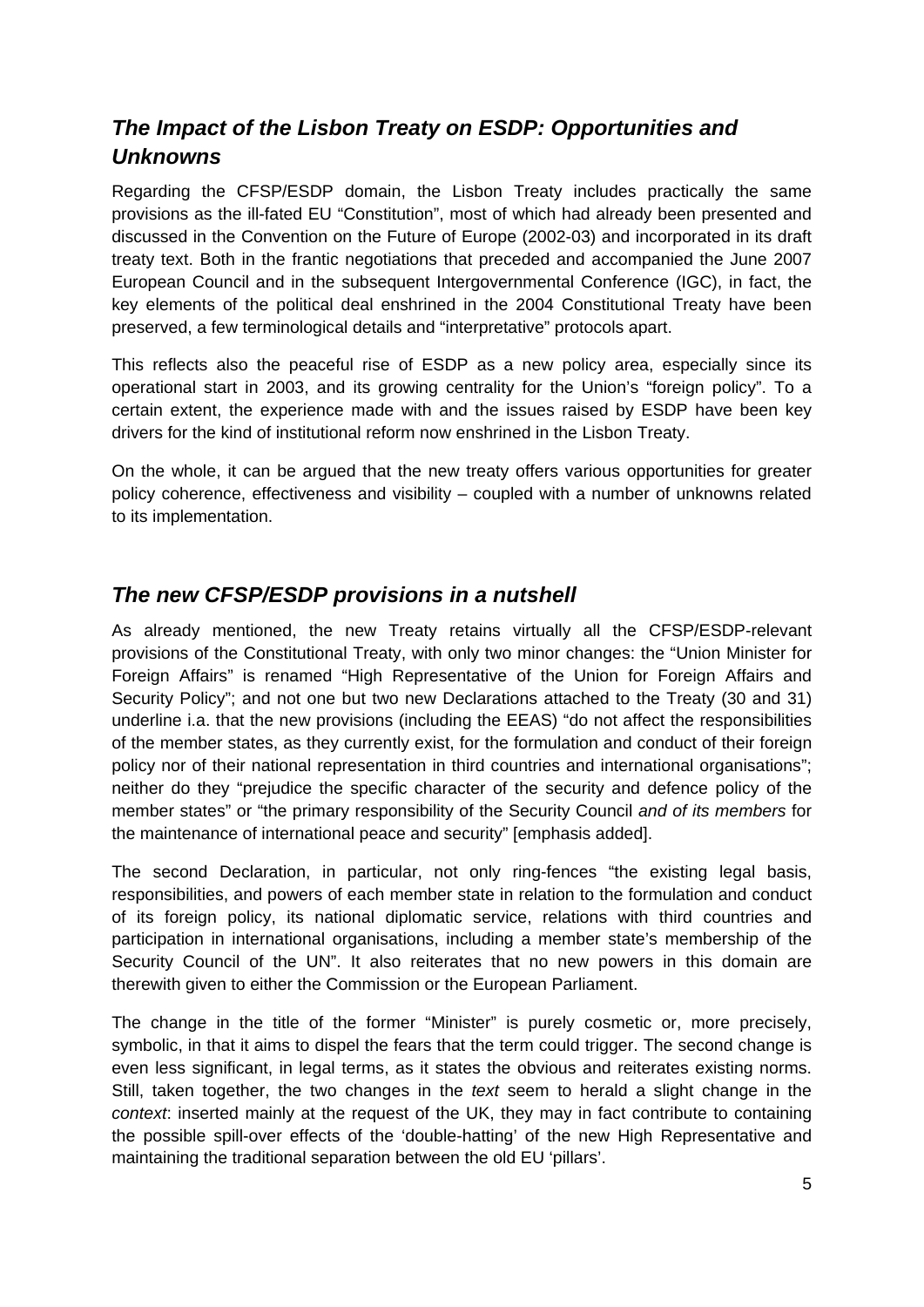As for the rest, the new text reiterates the main changes already enshrined in the Constitutional Treaty:

- the end of the rotational presidency in foreign relations, with a role for the President of the European Council (appointed for two and half years, renewable once) not only in protocol matters but also in crisis situations (new art.13);
- the creation of the double-hatted High Representative, also appointed by the European Council (with the agreement of the President of the Commission) acting, if necessary, by qualified majority, and also subject to a vote of consent by the European Parliament;
- the separation of such a role and function from that of Secretary-General of the Council;
- the establishment of the new Foreign Affairs Council, separate from the General Affairs Council;
- the establishment of the European External Action Service (EEAS), set "to work in cooperation with the diplomatic services of the member states", and comprising "officials from relevant departments of the General Secretariat of the Council and of the Commission as well as staff seconded from national diplomatic services of the member states" (Declaration 22, attached to the Treaty, reiterates also that "preparatory work" to this end should begin as soon as the new Treaty is "signed");
- the adoption of a single 'legislative' procedure, the Council's "European decision" (thus overcoming the distinction between common positions, joint actions, and common strategies), but with virtually no change to the existing consensual rule;
- the expansion of the scope of ESDP, now called *Common Security and Defence Policy* (CSDP), and of its missions (new art.27 and 28), including: 1) a "solidarity clause" and a "mutual defence" commitment, both with substantial qualifications and provisos; 2) the possibility for the Council "to entrust the implementation of a task to a group of member states which are willing and have the necessary capability" (new art.29); and 3) the possible establishment of "permanent structured cooperation" in the field of defence (new art.31 + relevant Protocol);
- the creation of a new "start up" fund for ESDP operations (art.28);
- last but certainly not least, the establishment of a single legal personality for the Union.

On the one hand, the fundamentally intergovernmental character of CFSP and especially ESDP is confirmed and even strengthened by the new treaty. On the other, a strong impulse towards a more coherent approach and leadership is also given, raising a number of questions about exactly how this is going to work.

The European Commission and the European Parliament will retain their administrative and budgetary roles, respectively – they are even expected to see them increased. For this reason, too, the moment looks particularly appropriate for the European Parliament (EP) to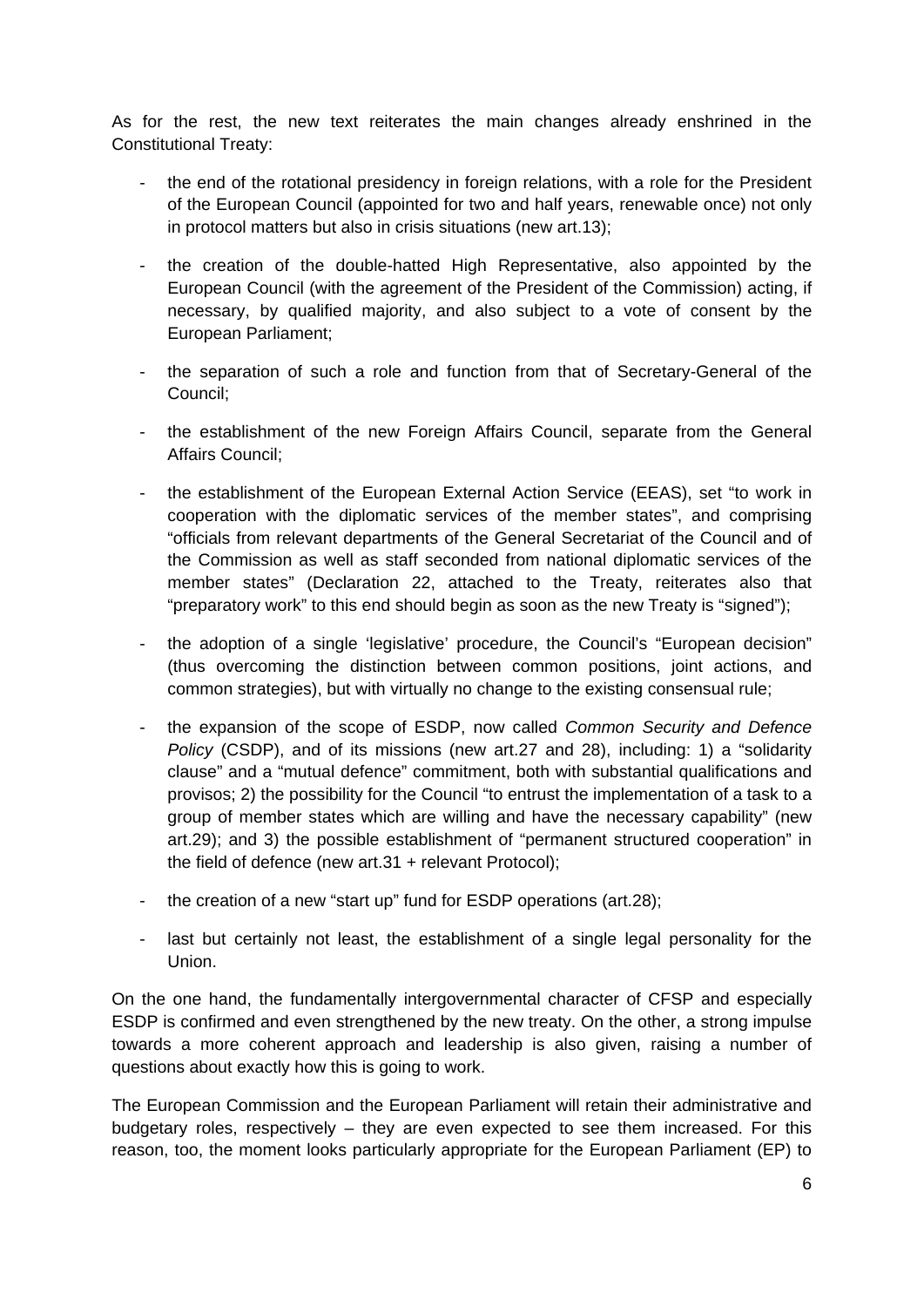<span id="page-7-0"></span>reflect on the role it has played in recent years in this domain and on the way it can best carry out its treaty responsibilities (old and new) in the years to come.

To this end, it can be useful to analyse the relevant Lisbon Treaty provisions (and their possible implications) in more detail.

#### *The new 'troika' at the EU top*

A first question to be addressed concerns the likely new institutional 'environment' in which the *High Representative of the Union for Foreign Affairs and Security Policy and Vice-***President of the Commission** (the acronym **HR/VP** seems both more appropriate and definitely more workable than HRUFASP) will operate.

In fact, with the end of the rotational presidency in external affairs and with the personal union translated into the double-'hat' arrangement, most of the problems of fragmentation and 'dualism' associated with the current system seem solved, at least in principle: there will no longer be two or even three distinct EU representatives at international meetings, from the Middle East 'Quartet' (thus often turned into a 'Sextet') to other diplomatic occasions; neither will there be any longer a new personality representing the EU on the world stage every six months.

Like the Constitutional Treaty beforehand, however, the Lisbon Treaty introduces another new institutional figure, namely the *President of the European Council*. S/he will take over some of the responsibilities – and arguably staff – of the Council Secretariat, and will also ensure some form of external coordination and representation as related to EU summits and CFSP matters, albeit "without prejudice to the powers of the High Representative". On top of that, the new President will have the right to convene "a special meeting" of the EU Heads of State and Government "when the situation so requires" – which seems to hint at critical contingencies, either internal or external.

As a result, the HR/VP will have to liaise very intensely and closely with the new institutional figure for all matters linked to the preparation of European Council decisions and events. At best, this will require a degree of duplication between their respective staff.

An additional unknown is represented by the decoupling of the Foreign Affairs Council – to be chaired by the HR/VP) and the General Affairs Council, on whose precise composition the new Treaty says virtually nothing. For one, the new GAC will deal with a number of administrative issues - including the *budgetary* ones - that are relevant for CFSP/ESDP and it will operate in close contact with the new President of the European Council. In other words, the HR/VP will be confronted with a new potential fragmentation of the decisionshaping machinery as related to CFSP/ESDP – an issue that may have to be addressed as early as possible in order to prevent bureaucratic infighting and political confusion.

Moreover, it seems unlikely that the *President of the Commission* will entirely abstain from intervening in the sphere of foreign relations. There are so many policy areas the Commission is involved in which now have an 'external' dimension that it will be difficult to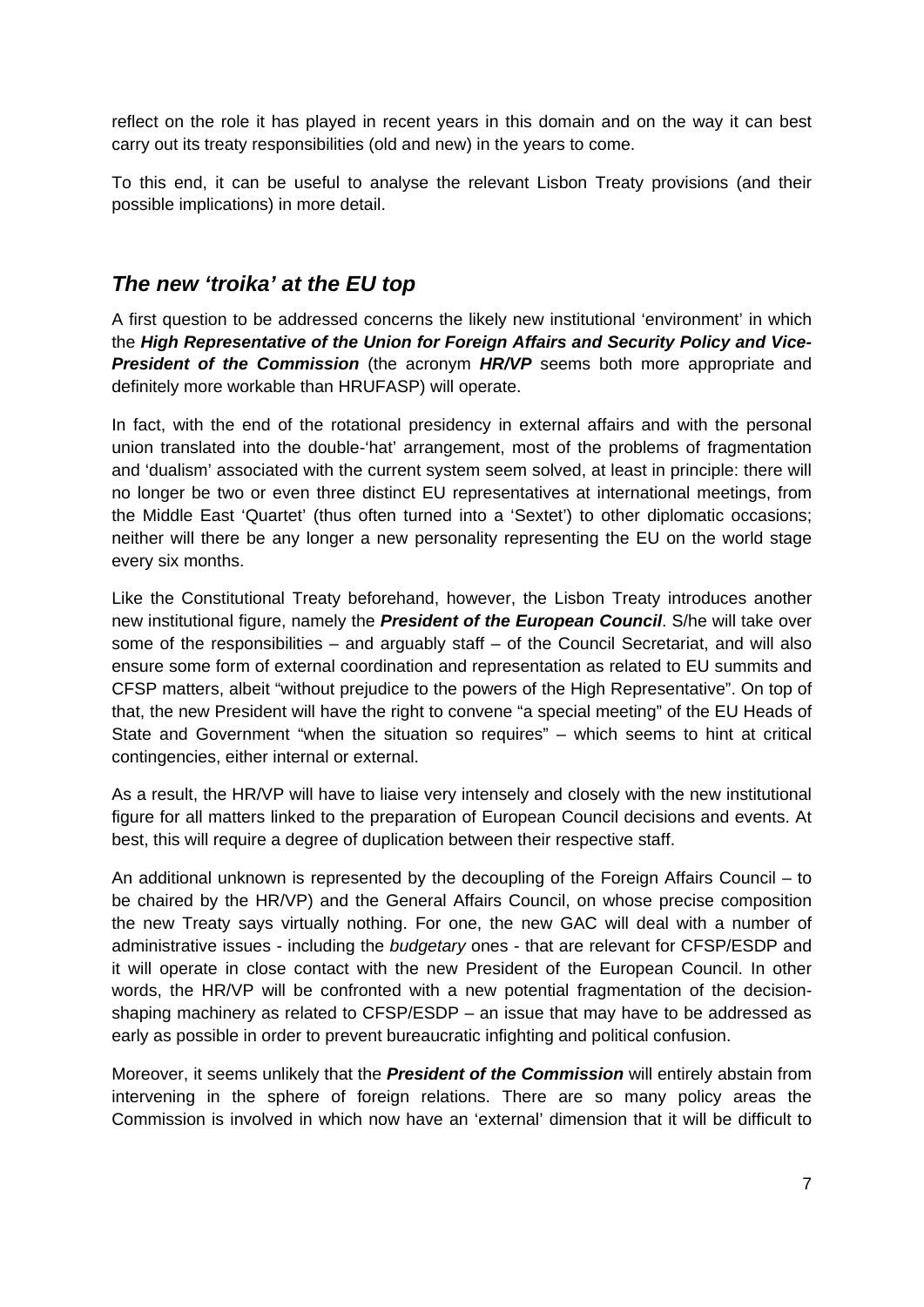draw a line and keep its President out of this game, considering also the possible need for some coordination and *arbitrage* among Commissioners.

Finally, despite the suppression of the rotational presidency in external relations, the head of state and government and the foreign minister of the country in the Council presidency – to date mostly in charge of all EU affairs during the semester – may still keep some role in this domain. After all, the *rotational presidency* is likely to remain in place for both the General Affairs Council (which also deals with enlargement issues) and the COREPER, unquestionably a major player in foreign, security and defence policy matters. And there are ever more Council formations that have a specific 'external' policy dimension.

As a result, along with the two 'hats', the HR/VP may also have to carry a raincoat and an umbrella. It will be very crowded indeed at the EU top, and the old formal *troika* may well be succeeded by a new informal one (the President of the European Council, the HR/VP, and the President of the Commission), while the new *trio* of successive Council presidencies from their Heads of State and Government to the Foreign Ministers - will linger on the sidelines and, occasionally, claim a place in the sun.

At the end of the day, the precise division of labour and even the chemistry inside this sort of new EU *troika* will depend also on the profiles and personalities of the post holders. In fact, Solana's case has already shown that the way in which an official interprets and plays a role that is very much a blank sheet matters more than the actual competences and even the treaty language.

In this particular case, the modalities for the appointment of the three top EU officials will also matter, especially if it comes down to a 'package deal' to be struck, probably, at some point in time between December 2008 and June 2009. Speculations abound already in the international media about possible candidates for each post, and the need for some political balance and personal trade-offs between a) EU institutions (including the European Parliament), b) party 'families', c) big and small countries, d) North and South, as well as East and West, may produce unpredictable results. The hope is that policy competence does not lose out to political expediency, and that legitimate personal (and national) ambitions do not hijack the overarching EU interests.

There will probably be a trial period for all, in which adjustments and ad hoc arrangements will have to be made. Still, it would be preferable that the respective core competences of the members of the new 'troika' be spelt out before personal choices are made, possibly through a sort of interpretative *memorandum on implementation* - including more detailed job descriptions and *modi operandi* for all - to be agreed by the European Council in December 2008 and, possibly, presented also to the European Parliament right before the entry into force of the new treaty.

In other words, the choice of personalities to be appointed should be driven by their suitability for each post – of course also in the light of some political and geographical balance - rather than having their eventual competences determined by a particular leader and his/her willingness to expand or ring-fence them.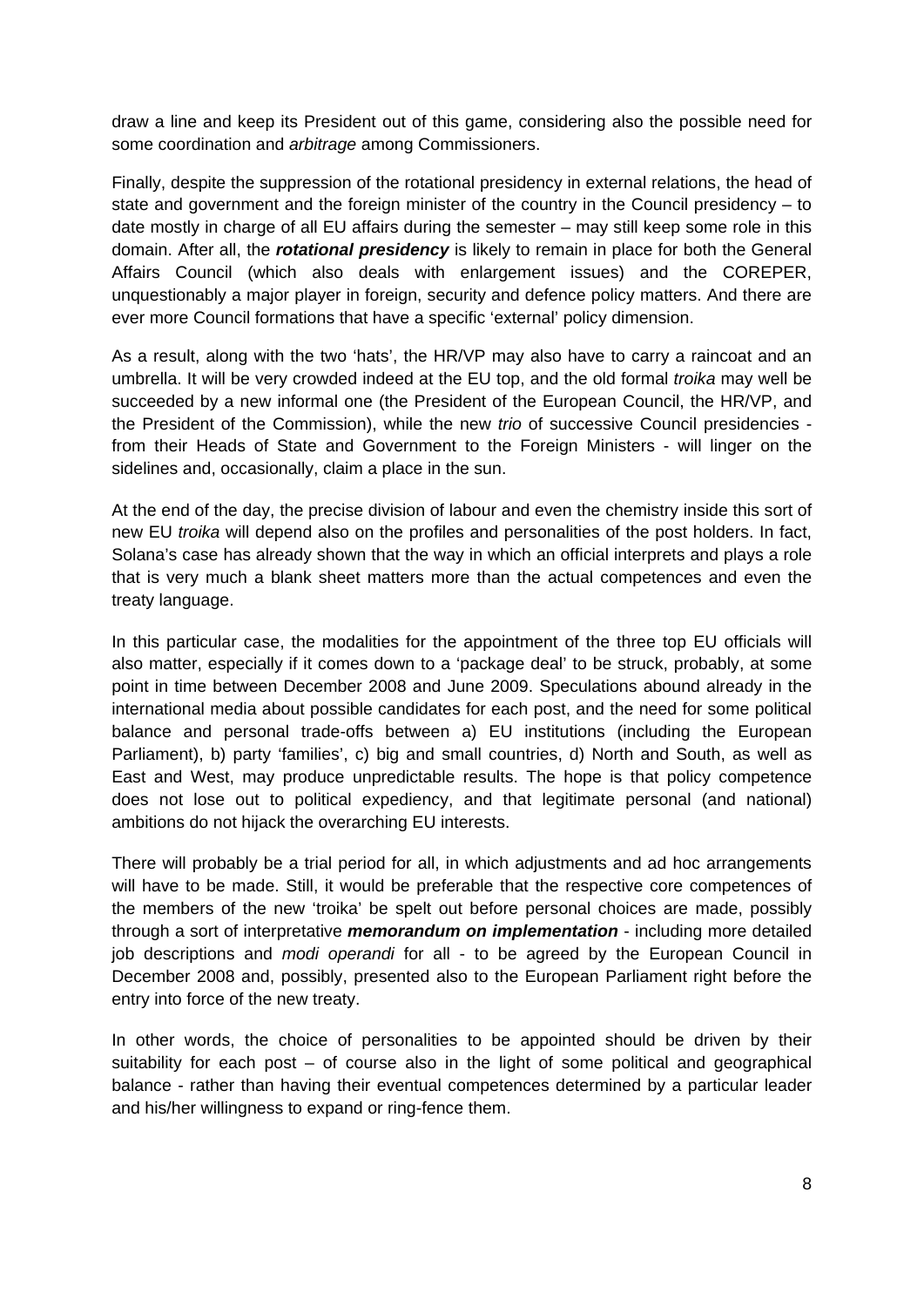## <span id="page-9-0"></span>*All the HR/VP's men (and women)*

For his/her part, the HR/VP may also have to juggle the two 'hats' - or even *three*, if one considers the implications of chairing the Foreign Affairs Council - more frequently than previously assumed. The new Declaration mentioned above, in fact, insists on the separation between the CFSP/ESDP pillar proper and the community one, and will therefore make it more difficult – politically rather than legally – to 'mingle' the two with a view to achieving a more coherent and effective EU external policy. On the other hand, the EEAS is meant to achieve precisely that, a degree of mingling and contamination between the old 'pillars' (see below).

So how strong and far-reaching is the political impact of the Declaration going to be? On the one hand, in fact, it is likely to provide a solid platform for developing ESDP/CSDP proper regardless of any concern about its possible '*communautarisation*'. On the other, it seems to put into question one of the main achievements of the new set-up, namely the quest for more coherence and synergy between the foreign policies of the Council and the Commission.

This would be a pity, also because notably the experience of the past few years in such places as Afghanistan and Iraq has shown that international crisis management requires a varied and complex set of instruments and a high degree of synthesis and coordination rather than separate boxes, approaches, and staffs. Also, insofar as they have not competed with each other, the two 'pillars' of European foreign policy have proved quite complementary, much as resistance to better coordination has come from different quarters (including the Commission). What they still lack is a common political direction and a joinedup framework.

In order also to better manage such a near-impossible brief, for instance, the HR/VP may have to have a *single cabinet* rather than two - to ensure coherence - and also to appoint *deputies*. These are not foreseen by the new treaty but could well become part and parcel of its implementation. But how many - and what for?

*A deputy* could for instance cover *ESDP* (*now called CSDP*, with *Common* replacing *European*) *and crisis management proper* - whose specifically military component, in turn, will remain more 'compartmentalised' than any other aspect of foreign policy. As his/her key interlocutor in this domain is going to be the *Political and Security Committee (PSC)*, s/he could also act as its *Chairperson*.

The Lisbon Treaty already foresees that the PSC be chaired by a "representative" of the HR/VP. This Chairperson could either be appointed through a specific Council decision, as is the case with the EU Special Representatives, or be elected by (and arguably from within) the PSC itself. An interesting precedent in this respect was set in 2001 with the election of the Chairman of the EU Military Committee (MC). In the case of the PSC, however, the duration of the mandate – which is three years for the MC chair – should preferably be in line with that of the other relevant bodies: two and a half years, for instance, renewable once.

It is evident that such an option for the PSC risks separating the specifically ESDP/CSDP (operational) dimension of foreign policy from the CFSP (diplomatic) one, replicating a little bit the division of labour at the national level between ministries of defence and foreign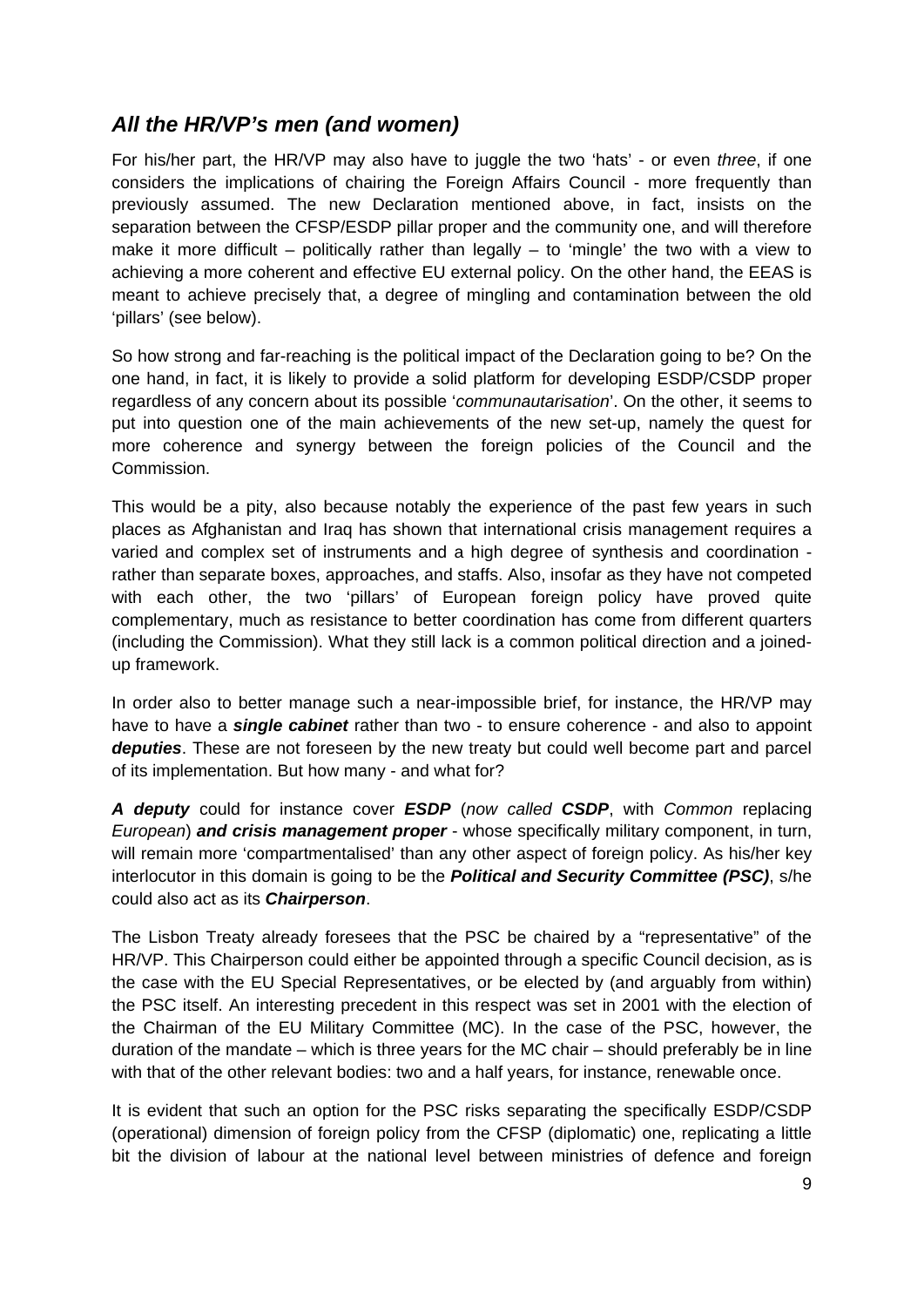ministries, while the coherence between military and civilian crisis management would be still ensured by both the HR/VP (the new treaty sets that in stone) and the PSC.

But such a solution is still preferable to a situation in which, instead, ESDP/CSDP matters end up under the primary responsibility of the President of the European Council, who will be – after all – the only *purely* 'intergovernmental' figure in the new EU 'troika' and, therefore, the first and last port of call especially for those member states who may wish to avoid any 'contamination' of security and defence policy with traditional community bodies and procedures.

If deemed necessary, therefore, *a dedicated deputy for CFSP* could, in turn, assist the HR/VP when s/he wears the 'third' hat, i.e. chairing the Foreign Affairs Council, and in liaising with the Presidency of the European Council, the GAC and the COREPER. If appointed as a Special Representative, such a second deputy on the Council side, so to speak, would then have to follow all the relevant procedures before entering office.

Further *deputies* could deal with those other policies - such as the ENP and, possibly, also development aid - that lie rather under the HR/VP's Commission 'hat', with shared and overlapping competences, and where some 'contamination' may be not only inevitable but also necessary. This will depend primarily on the way in which the next *Commission* (2009- 14) shares out portfolios and responsibilities: but it is entirely conceivable that, in a college that will still be composed by at least 27 Commissioners, there will be scope for one or two deputies running those policies and programmes that are a) relevant for CFSP/ESDP and the overall coherence of EU 'foreign policy', and b) foreseen and funded by the Financial Perspectives 2007-13: the two cycles do not entirely coincide, in fact, but there is high degree of overlap – and 'bridging' measures can always be adopted to this end, possibly already in the framework of the forthcoming budget review.

For this system to work, however, the Commission should:

a) identify the policy areas it is ready to put under the supervision of its VP, starting of course with DG Relex and, arguably, also Development and Humanitarian Aid (as they are crucial for any comprehensive and credible policy towards Africa), while Trade is likely to remain separate and its consistency with "foreign policy" to be still ensured by the college President;

b) establish, if not a rigid hierarchical internal 'chain of command', at least a recognisable line of accountability - e.g. on administrative and budgetary matters – that confers the VP a tangible coordinating and supervisory role in this domain inside the college. To achieve that, it could initially suffice to review some internal rules so that, for instance, certain decisions by individual Commissioners would be taken only "in agreement with the Vice-President/High Representative".

All this said, the coordinating and supervisory role of the HR/VP will prove crucial to ensure coordination and coherence across the EU external policy board: *civilian crisis management* in particular is likely to benefit significantly from the new Treaty provisions, as arguably the quintessential policy area requiring a high degree of 'contamination' between the different competences and resources of the Council, the Commission, and also the member states. Here clearly lies an opportunity but also a challenge for the new system – including for the *European Parliament*.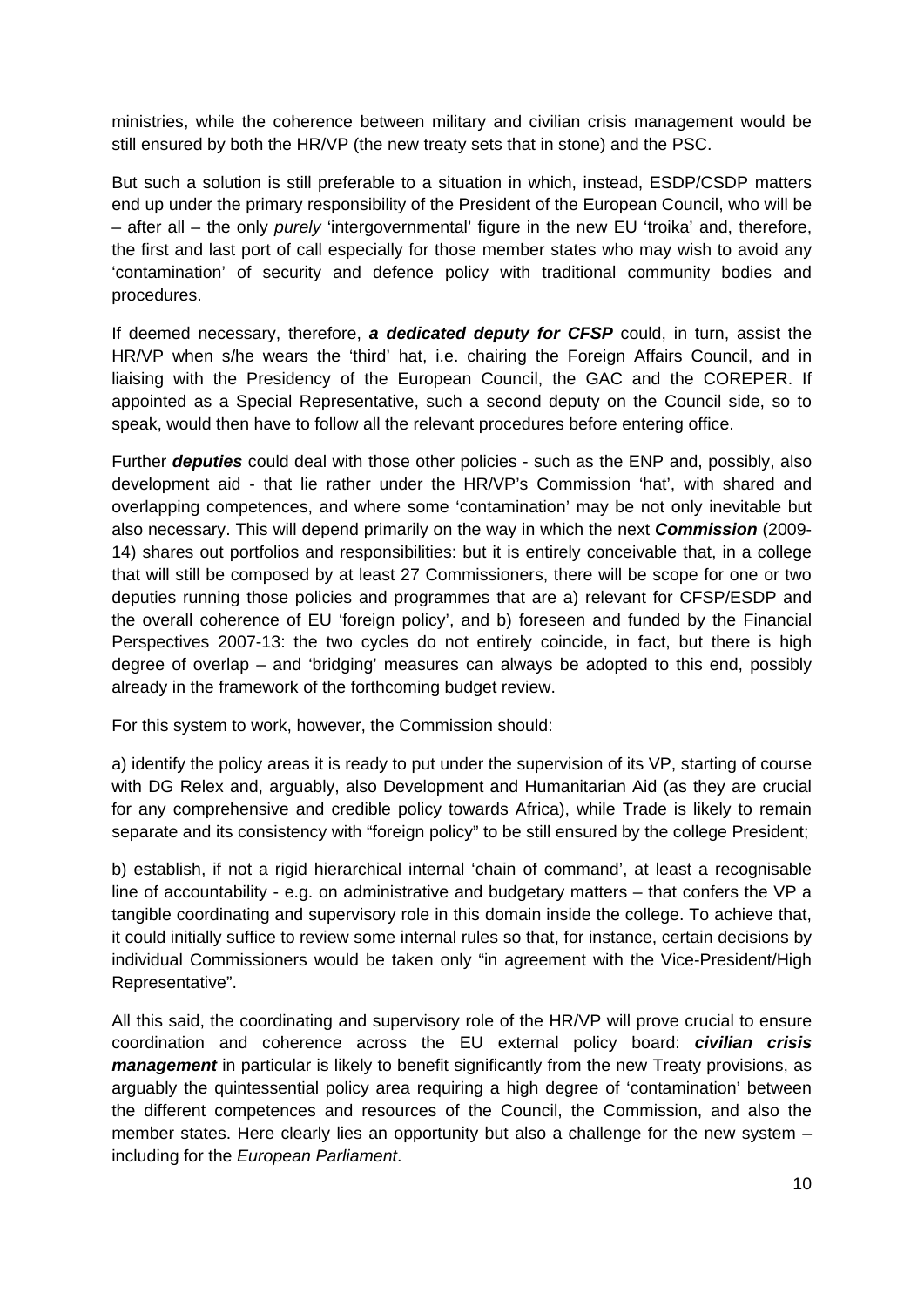<span id="page-11-0"></span>Last but not least, it remains to be seen where exactly to place a) the coordination of the fight against terrorism, which cuts across competences and pillars; and, now, b) also "the protection of [EU] citizens" abroad, that the Lisbon Treaty has inserted - at the request of France - among the objectives of the Union's common external action.

### *The EEAS: a new asset*

How will all this reflect on the possible make-up of the EEAS? In this case, the wording in the treaty has not changed: its three structural components – "officials from relevant departments of the General Secretariat of the Council and of the Commission as well as staff seconded from national diplomatic services of the member states" – remain the same, as does their task (to "assist" the HR/VP in fulfilling his/her mandate: art.13).

For the HR/VP, arguably, the EEAS is expected to become at the same time a walking stick and a satellite navigator: it will be to the HR/VP what the Policy Unit has been to Solana since 1999. Yet its precise composition, size and internal set-up are not spelt out in the treaty, and even the joint Progress Report delivered in May 2005 (in the expectation of the entry into force of the Constitutional Treaty) said very little in this respect: it was reasonably clear about what the EEAS would probably *not* be, but quite unclear about what it could or should turn out to be.

Paradoxically, one unintended consequence of the UK demands in the treaty negotiations resulting in the two new Declarations mentioned above - may be that the EEAS, in the end, cling much more onto the Commission's side than initially imagined. If part of the Council Secretariat moves to work for the new President of the European Council, in fact, and if another part (the politico-military structures) remains neatly separate from the rest of the external action machinery, it seems obvious that the bulk of the EEAS would come from (and/or rely upon) DG Relex, and more indirectly also other Commission services that are increasingly relevant to the Union's external action. If so, the "Vice-Presidential" hat will gain in importance and influence, while especially *the military bodies and agencies* will remain an institutional world apart - if arguably under the authority of the same 'boss' as the rest of the EU foreign and security policy machinery.

And what could then be the functional and institutional whereabouts of the EEAS? Generally speaking, it could become a sort of functional *interface* between all the main institutional actors of European 'foreign policy'. For both political and functional reasons, it should not be placed in the Commission or the Council: as also the Progress Report of 2005 underlined, it should be *sui generis*, due also to the difficulty of making the legal and professional backgrounds of its three (or rather  $2 + 27$ ) components fully compatible and interoperable with one another.

Like the European Defence Agency (EDA) established in 2004, for instance, it could have no tenured staff of its own, at least in its starting phase: but it could easily evolve, if proven effective, into a more stable structure. Unlike the EDA (that essentially hires people from national defence ministries), however, it should offer a common 'home' – albeit temporarily – to officials from very different backgrounds.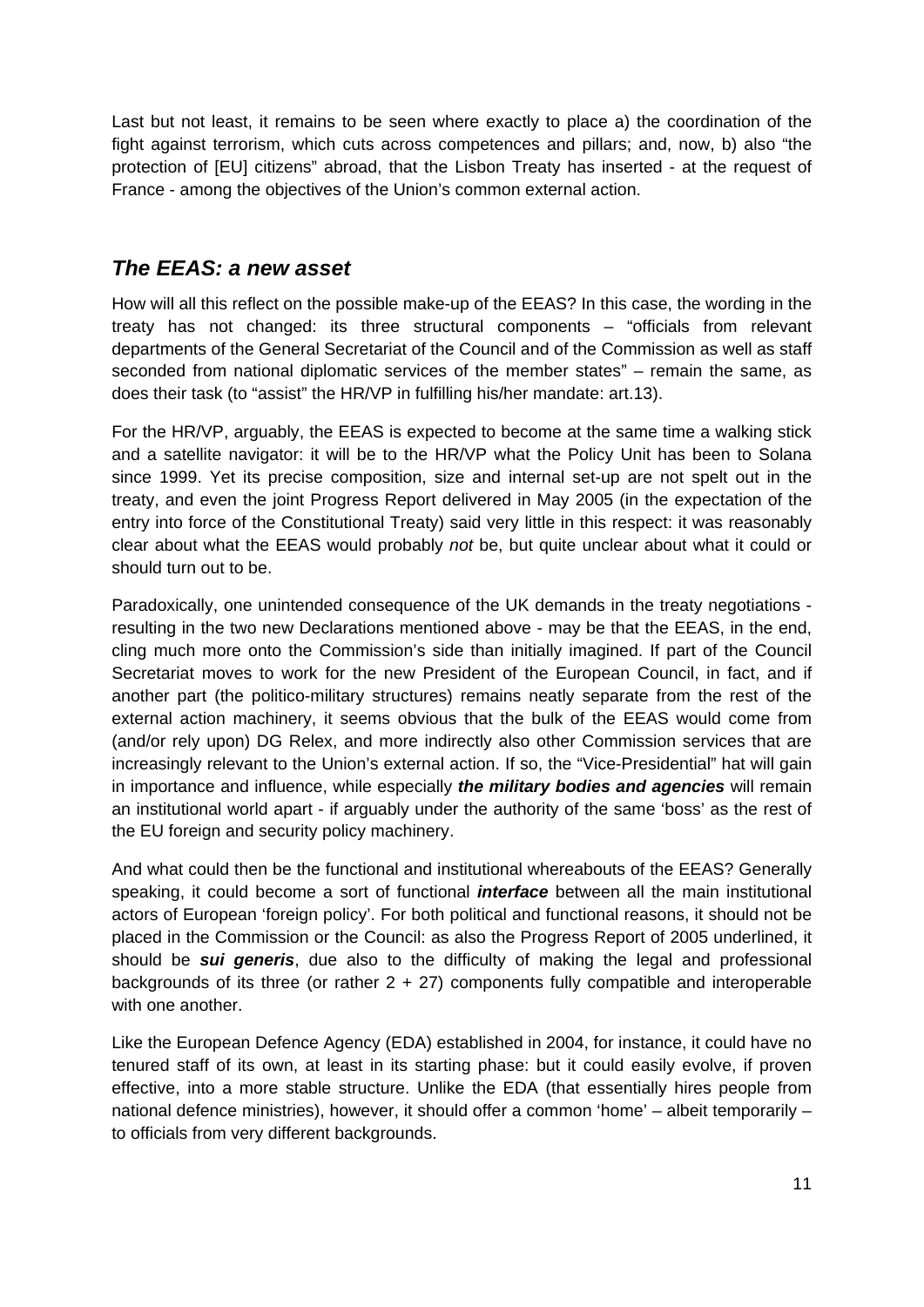It could initially include all the main *geographical* desks of both the Commission and the Council. This is a domain where a lot of duplication has been in place (or even created from scratch) over the past few years, and where some streamlining is in order and coordination necessary. Following the 'interface' model, this should also include liaising with the Presidency of the European Council and assisting the relevant officials in the preparation of the General Affairs Council to ensure, once again, the necessary coherence.

And what legal status could the EEAS have? Personnel issues are among the most intractable, although they do not normally grab the headlines, and there is definitely a risk that, over the next months, the entire EU foreign policy machinery be trapped into bureaucratic turf wars instead of remaining focused on delivery. Considering the transitional nature of the arrangements that will probably govern the EEAS at the start, however, a possible solution preserving its *sui generis* nature (without opening the Pandora's box of inventing a new status for its staff) could be based on seconded officials only: from the Commission, the Council General Secretariat, and the member states.

Accordingly, all EU *fonctionnaires* would preserve their status, career path and salaries: they would simply be placed with the EEAS for a few years. Officials from the member states could be either dispatched as temporary agents or, possibly, be taken in as Seconded National Experts: this would in fact amount to an indirect form of co-financing that would significantly alleviate the initial costs of setting up the service without changing much (in the light of the experience made so far) the degree of EU 'loyalty' of those officials.

The duration of the secondment, however, should be the same for all, whichever 'component' they come from. And, presumably, some system of national *quotas* would be tacitly used, to guarantee the common 'ownership' of the new service, but matched with a homogenous process of selection of candidates based on their professionalism**.** 

Finally, the specific nature of the EEAS could be *similar to* that of *an EU agency*: neither a Community agency, however, nor a Council one like the EDA, but rather a *hybrid* new construct, indeed *sui generis*. It could be established through a Council decision (though not through a CFSP instrument) but one negotiated in advance at the inter-institutional level. And it could have its administrative costs covered primarily by the EU budget, thus directly involving the *European Parliament* and emphasising the logic of co-ownership that underpins it. This arrangement could well last until 2013 (when the current Financial Perspectives expire), before being substantially reviewed in light of experience.

By 2013, in fact, the whole set-up may have to be checked again: not only will a new EU budget have to be adopted, but the one-third reduction in the size of the Commission foreseen by the new Treaty for 2014 will impact also on the position of the HR/VP.

This is also why it is extremely difficult, at this stage, to make any guess as to the eventual **shape and size** of the EEAS. The figures that circulated tentatively in 2005 look rather unrealistic now, as too many practical questions still have to be addressed which will impinge upon its overall organisation and status. Estimates should rather start from a limited 'pioneer group' to be installed in the course of 2009, with the prospect of a gradual beefingup in the 3-4 years to follow – in strict consultation with all the "shareholders", including the European Parliament.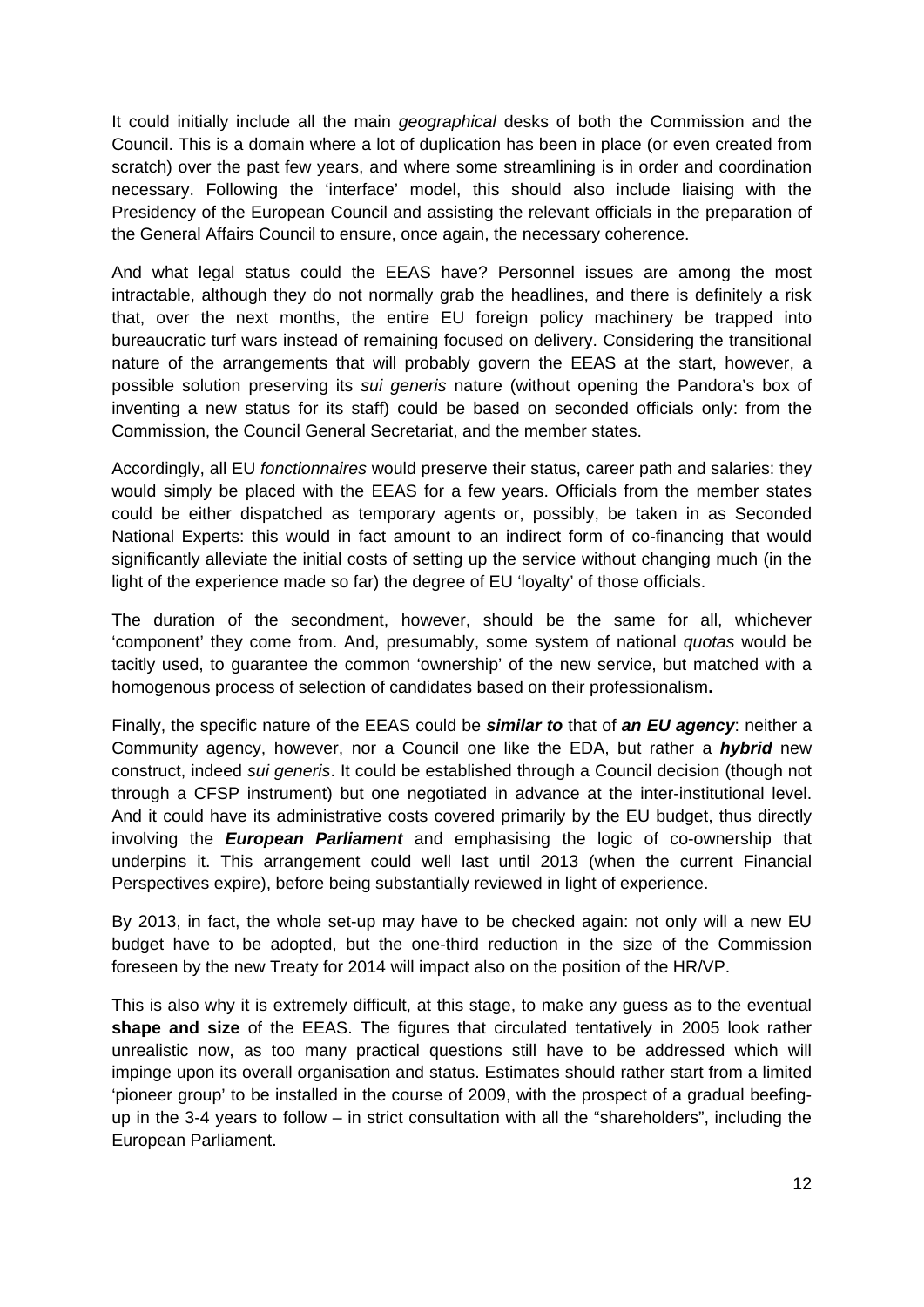<span id="page-13-0"></span>This means that such an agency-type EEAS would constitute only a first step towards the establishment of a European "foreign service" worthy of this name – which, in turn, may end up being not too dissimilar from other already existing 'common services', available to both Council and Commission, like for instance the *EU Interpretation Service*.

## *The EU presence in third countries*

Most of the considerations made above refer primarily to the Brussels 'headquarters' of the EEAS, so to speak. There is, however, also a very important 'external dimension to that, namely its possible articulation in *the EU Delegations*. In fact, the Lisbon Treaty maintains i.a. that the Union acquires full legal personality: this is likely to have a strong impact on the role of the Delegations, although probably only over some time.

The Delegations cannot be considered mere instruments of foreign policy, as they also deal with trade, development and now also other issues (including crisis management, if the case with the African Union in Addis Abeba is to be considered a precedent); nor can their Heads be seen simply as instruments of DG Relex. Once again, the Lisbon Treaty (like the Constitutional Treaty beforehand) states that they will be placed *under the authority of the HR/VP*, but does not explicitly mention them in connection with the EEAS.

As a consequence, *a degree of 'double-hatting'* may well have to be introduced also there: its articulation and implementation may vary according to the relative importance of economic or political affairs in the country in question. In some cases, for instance, there could be good reasons for continuing along more traditional lines (predominance of the old community 'pillar' and project management: in some ACP countries, for instance), while in others the Head of Delegation could have a much stronger politico-diplomatic profile and background (e.g. in most Asian countries).

A special case in point will be represented by those countries and/or regions where the EU is engaged in *ESDP/CSDP operations*. To date, in those very few cases where that has happened, the prevailing solution has been to resort, notably, to some form of 'doublehatting' associating the Head of the local EU Delegation and a Council Special Representative (Macedonia/FYROM, AU). On the one hand, however, the latest tendency in EU crisis management is to neatly separate Special Representatives (CFSP) and operational officials on the ground (ESDP). On the other, in the new foreign policy architecture drawn up by the Lisbon Treaty the role of the *'Special Representative'* - that has so far contributed to fill a gap in the fledgling CFSP/ESDP machinery - seems bound to become redundant. This redundancy may occur as the HR/VP will have the possibility to resort to both the EEAS and the wider network of EU Delegations – unless, of course, it turns into the temporary title to be given to 'roving ambassadors' with a particular task, possibly stemming from the EEAS itself, or it is somehow 'reintegrated' into the operational chain of command for ESDP/CSDP missions.

On the whole, however, while no single rigid 'template' needs to be designed in advance, some *'pilot'* formats could be put in place, tested, and subsequently reviewed. The objective would be to come to some sort of general reassessment and rationalisation in a few years time, in light of the experience made until then.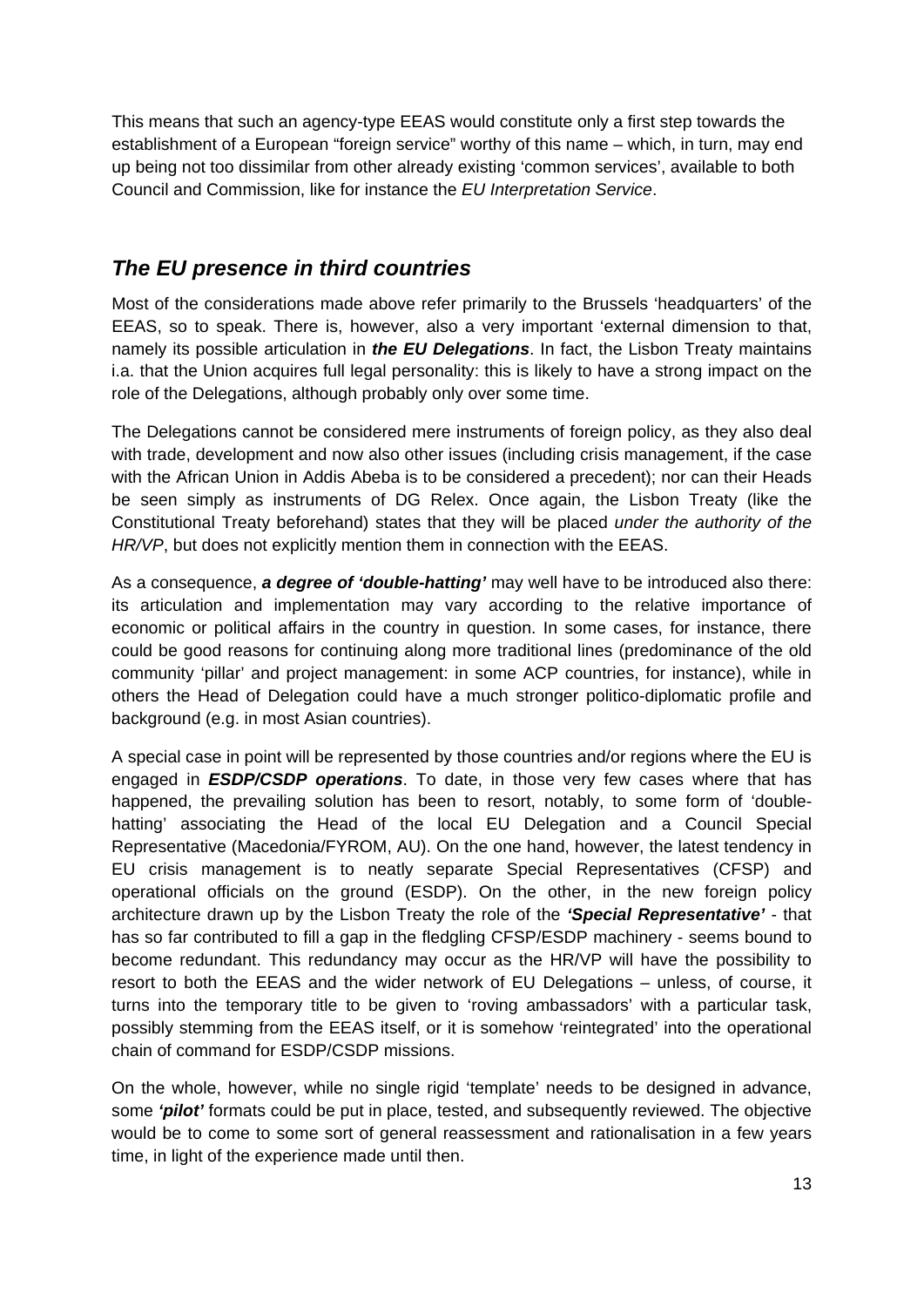<span id="page-14-0"></span>Needless to say, the unified regional desks in the Brussels HQs will have to be well connected with the local missions, and *vice-versa*. Good communication lines will have to be established with all the relevant Commission DGs, too, as well as with the services of the European Council's President.

It will also be interesting to see whether the future Union Delegations are given *consular* **representation**, elaborating on both art.20 of the current Community Treaty and the new commitment to the "protection" of EU citizens abroad.

Some proposals to this end were put forward in May 2006 - in a Report to the Council and the Commission by former European Commissioner Michel Barnier, prompted by the Asian *tsunami* of December 2005 - in the context of the possible creation of a European civil protection force. They were not given much consideration, as they raised sensitive issues that nobody wanted to address at that time. But moving towards the creation of at least a few experimental "European consulates" would certainly bring the debate on the EEAS to a completely different level.

Last but not least, the provisions of the Lisbon Treaty may also have 'cascading' effects on other aspects of the external machinery of the Union. Just to name one: who is going to *chair* the coordinating meetings of EU member states ambassadors in third countries or international organisations?

In the current system, such task falls to the rotating presidency, with additional arrangements for those capitals and regions where the country chairing the EU is not represented. In the new system enshrined in the Lisbon Treaty, could it fall to the local Head of the EU Delegation? After all, s/he would be accountable to the HR/VP, who in turn chairs the Foreign Affairs Council.

#### *More flexibility - and where*

Finally, the Lisbon Treaty – following on the Constitutional Treaty – makes it easier to implement both CFSP and ESDP/CSDP *flexibly.*

With respect to the possibility of entrusting "*a group of member states*" with a certain operational task (art.29), it mainly certifies what has already been happening in EU-led international crisis management missions, namely that participation is limited to a (bigger or smaller) number of interested member states, acting with the consensus and in the name of all. The terms of such "entrustment" are normally laid out and negotiated in advance, and therefore do not affect the equal rights of the Union members nor represent a blank check. Still, having such an eventuality mentioned in the new treaty confers more transparency and legitimacy to the existing practice.

More *functional* flexibility is also granted by the new art.28, which expands on the previous "Petersberg tasks" adding to them "joint disarmament operations", "military advice and assistance tasks", "post-conflict stabilisation", let alone "the fight against terrorism, including by supporting third countries in combating terrorism in their territories". Such extension of the scope of ESDP/CSDP operations - which basically replicates the wording of the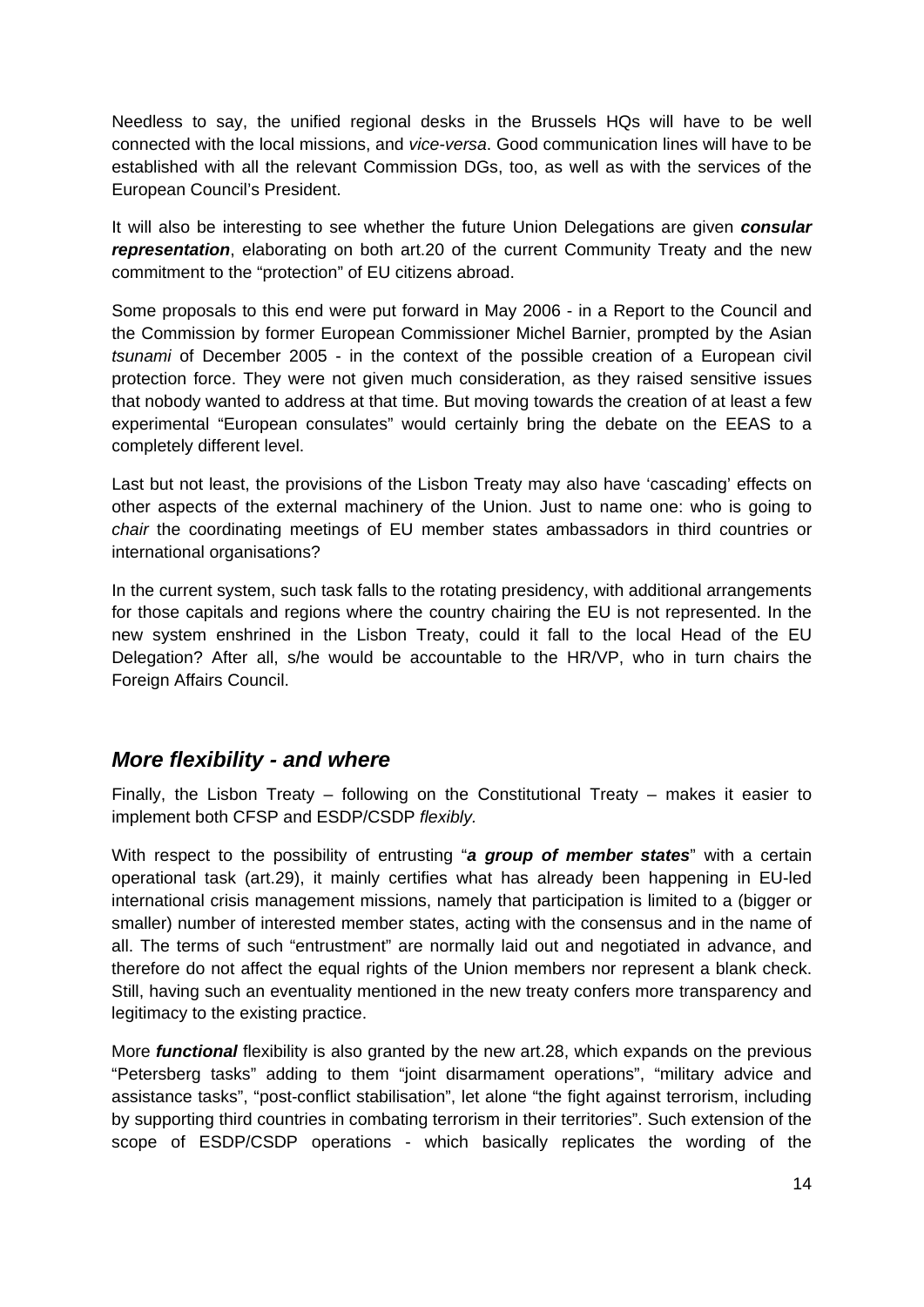Constitutional Treaty - covers a range of activities that have already been incorporated in the actual ESDP menu. While they do not create new obligations for the Union, their inclusion in the Lisbon Treaty clearly adds legitimacy to the missions that have already been carried out without an explicit treaty mandate.

Paradoxically, a degree of flexibility can be found even in the new provisions on both internal *solidarity* vis-a-vis major disasters and *mutual defence* (art.28) – derived, once again, from the Constitutional Treaty. For the former, in fact, the solidarity 'reflex' remains voluntary, although the PSC - quite interestingly for a mainly internal matter - is mentioned as the main EU body called upon to plan and coordinate the rescue efforts. For the latter, the new commitment is crucially constrained and virtually 'neutralised' by the reference to NATO commitments and other national arrangements. As a result, it is unlikely to generate any new special policy initiative in the ESDP domain.

The only conceivable consequence - if the precedent of the Convention and the Constitutional Treaty is of any relevance - is the reopening of a discussion on the future of the *WEU Treaty*, which also enshrines a mutual defence commitment (whose actual implementation is equally expected to be carried out through NATO). However, at least presently, there seems to be little appetite among the member states for such a discussion, and especially for taking decisions about its possible termination.

As for *enhanced cooperation* proper - that the Lisbon Treaty simplifies (it can now be requested by nine member states) and extends to all EU policy areas - it remains to be seen whether it is likely to be 'triggered' at all, especially in the domain of *foreign policy*, where no internal legislation is produced, and consensus is not only the formal rule but also the preferred option of national diplomacies.

An interesting test to this effect may come with the French idea of a "Union for the Mediterranean", if at some point in time it is brought under the common institutional roof. If so (but it looks unlikely for both political and procedural reasons), the main challenge would then consist in preventing a proliferation of similar 'regional' initiatives by other member states (on the 'Northern' or the 'Eastern' dimension, for instance), which could trigger a dangerous fragmentation of existing and future common policies. Rather, the 'enhanced cooperation' format seems likely to serve - at least in this domain of European integration mainly as a sort of institutional 'deterrent of last resort' against political blockage.

*Permanent structured cooperation in defence matters* (PSCD, art.28), however, is a completely different story, as it looks inherently different from both enhanced cooperation proper – PSCD is *predetermined* in scope rather than generically *enabling*, and has specific procedures and requirements (e.g. no minimum threshold of participants) – and other forms of flexibility based on voluntary contributions and peer pressure. In fact, the commitment to PSCD is permanent (though a withdrawal is possible), its nature is structured, and the eligibility assessment is based on performance as evaluated by a specialised body (the EDA, whose role is bound to increase). Interestingly, also, the traditional EU political taboo over the unanimity rule on all matters "having military or defence implications" - a taboo that has persisted since the Maastricht Treaty - is broken here, mainly in order to meet functional goals and overcome potential vetoes.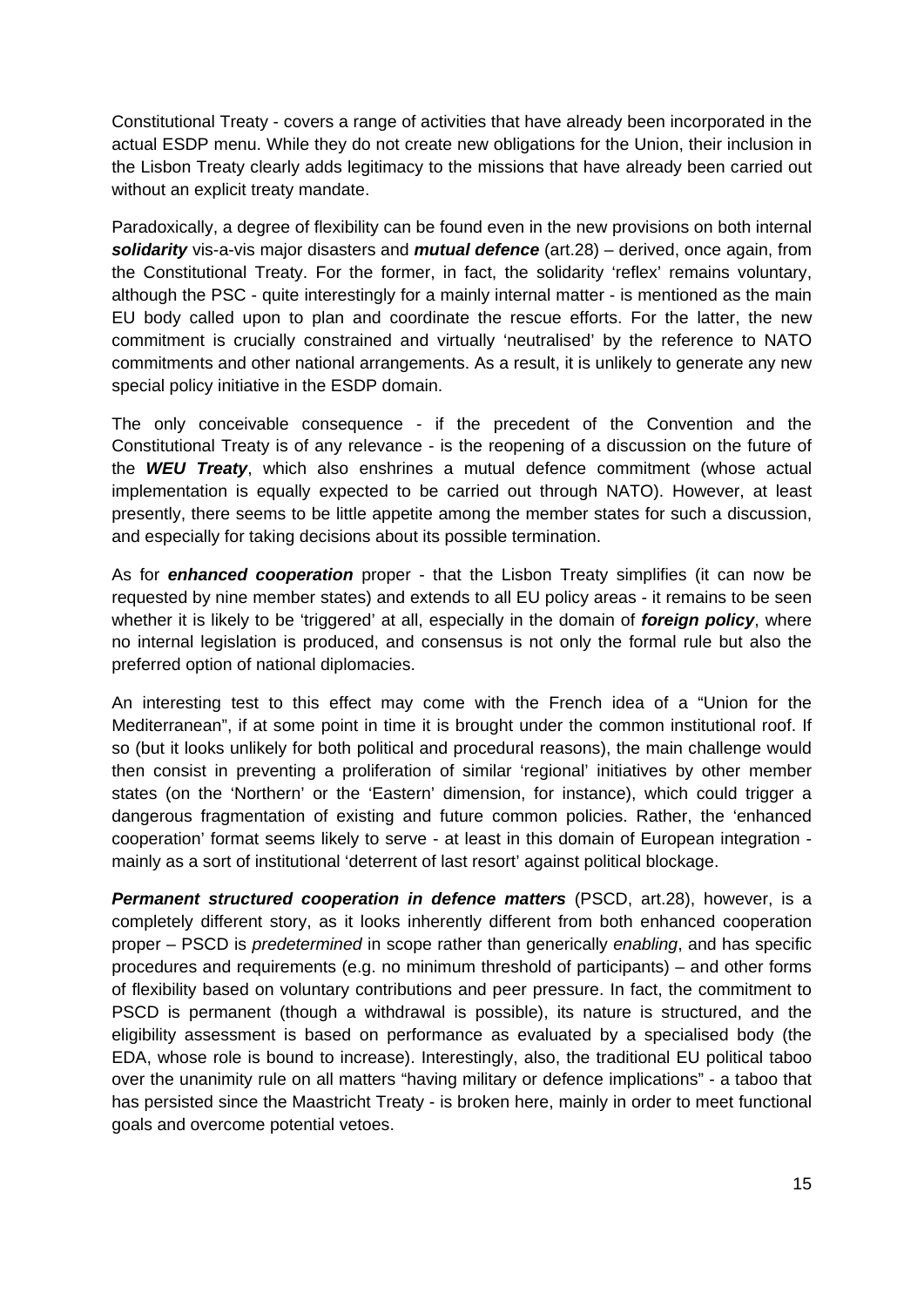What still looks unclear is the extent to which participation is (and will be) determined by political will and/or functional ability. As compared with the convergence criteria for joining EMU enshrined in the Maastricht Treaty, for instance, those listed in Protocol 4 to the Lisbon Treaty are less specific: they include the achievement of high military operational readiness through national or multinational force packages, and through pooling and/or specialisation of defence means and capabilities; participation in "major joint or European equipment programmes" and in the programmes managed by the EDA; and increased cooperation with a view to meeting agreed objectives concerning "the level of investment expenditure on defence equipment".

As such, the criteria leave much room for interpretation, which may be precisely the point of keeping them a bit vague. There is no clear hierarchy among them either, although much emphasis is put on high military readiness and comparatively less on formal participation in common industrial programmes.

This said, the essential goal of PSCD seems to be a general and uniform improvement of European military capabilities to be pursued through

- *explicit* (but still not 'quantified') functional benchmarks, and

- *implicit* political incentives (being 'in' or 'out') that have all been set in common and in advance.

This is indeed something the EU has proved to be good at in the past – not only with EMU but also with Schengen - although the challenge in this domain is particularly tough.

Much will depend, once again, on the way in which the specific criteria for participation will be eventually set and implemented, as their degree of inclusiveness will determine also the ultimate shape and scope of the whole scheme. If one looks at the current levels of national performance, in fact, hardly any one EU member - with the exception of Britain and France would qualify as a top performer in each and every functional area mentioned in the Treaty (and attached Protocol). Such countries as Germany, Italy, the Netherlands, Spain and Sweden would probably meet some or most of the criteria. And others - e.g. Poland, Slovakia, Belgium, Portugal – may well be driven by the political incentives to raising their capabilities to an adequate level.

In other words, a convincing balance will have to be struck between functional and political criteria, with a view to making PSCD a source of additional impulse for matching effectiveness and efficiency, on the one hand, and inclusiveness and legitimacy on the other. Here lies a crucial challenge for ESDP/CSDP: in an ever wider Union, the group of 'stakeholders' cannot limit itself to Paris and London – decisive as their convergence has been for its inception and further development.

In this vein, Spain has already announced an autonomous proposal to kick start the discussion over the implementation of PSCD, which is expected to be put on the agenda after the entry into force of the Lisbon Treaty. It is not clear yet, however, exactly when the whole procedure is expected to be 'triggered'.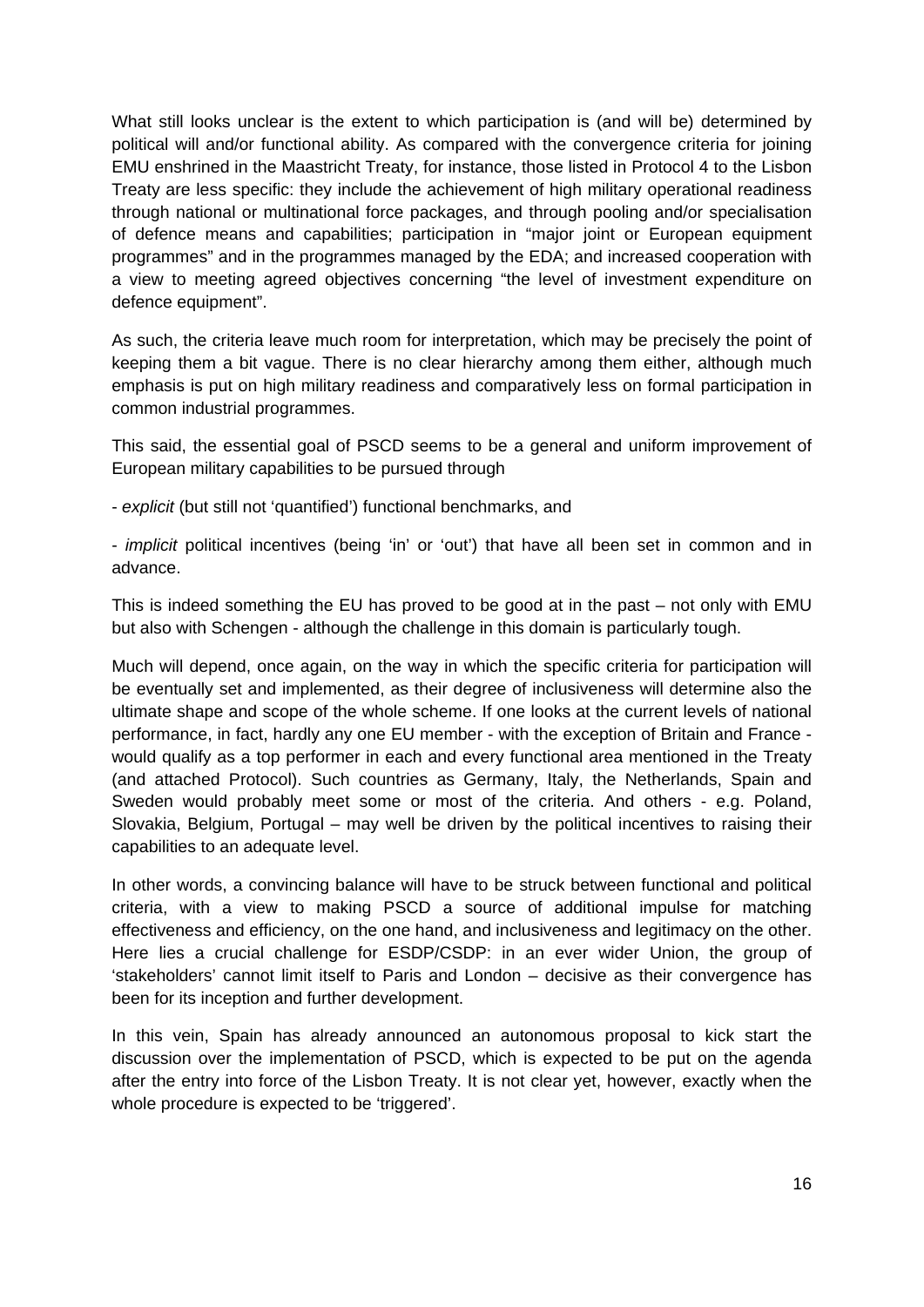<span id="page-17-0"></span>The overall *evaluation of the European Security Strategy* (ESS) and its implementation since 2003 that the December 2007 European Council has tasked Solana with is likely to be another occasion for launching this debate. So will probably be, in early December 2008, also the *10th anniversary of the Franco-British St.Malo Declaration* that launched ESDP in the first place, especially since it will fall a few weeks after the US presidential elections and will therefore represent a good opportunity for "Europe" to send a message to the new American leadership.

#### *Conclusions*

There is now a greater potential for a joined-up common European foreign, security and defence policy, and also a stronger demand for it, inside and outside the Union. The Lisbon Treaty provides a good legal and political basis for achieving that and giving the Union the "politics of scale" that would permit it to play a more active international role, and one commensurate to its stated ambitions. Much, however, will depend on its implementation, as many unknowns and grey areas left by the Treaty text need clarification and, possibly, further negotiation among the EU member states and institutions in order to prevent unnecessary delays and battles for turf.

As regards ESDP (now CSDP) proper, some of the opportunities are *common* to CFSP and "foreign policy" at large, as they depend on the way in which the arguably key figure in the new system - the HR/VP – will be willing and able to establish him/her-self and to organise the relevant services. To this end, a preliminary consultation and agreement among the EU institutions (including the European Parliament) and the member states - covering both the specific spheres of competence of the new 'troika' and the tricky set-up of the EEAS - would be most helpful, and would allow the new bodies foreseen in the Lisbon Treaty to hit the ground running in the course of 2009. Still, a period of transition and consolidation must be factored in, during which all the bodies concerned will have to adapt and adjust, before the dust settles and the new machinery finds its own internal balance and appropriate cruising speed.

More *specific* challenges for ESDP/CSDP are represented by:

- the precise institutional 'location' of its military bodies in the new structure;
- the functional relationship to establish with those operational tools and resources that still lie primarily in the old 'community' pillar, as well as with the EU Delegations in third countries in the event of a peace mission;
- and the way in which 'permanent structured cooperation' in defence matters is to be implemented in practice: namely, with what entry criteria, what initial participants, and what ultimate goals.

In this context, the role and interest of the *European Parliament* lie in strengthening its scrutiny over CFSP and ESDP/CSDP through the old and also the new instruments at its disposal: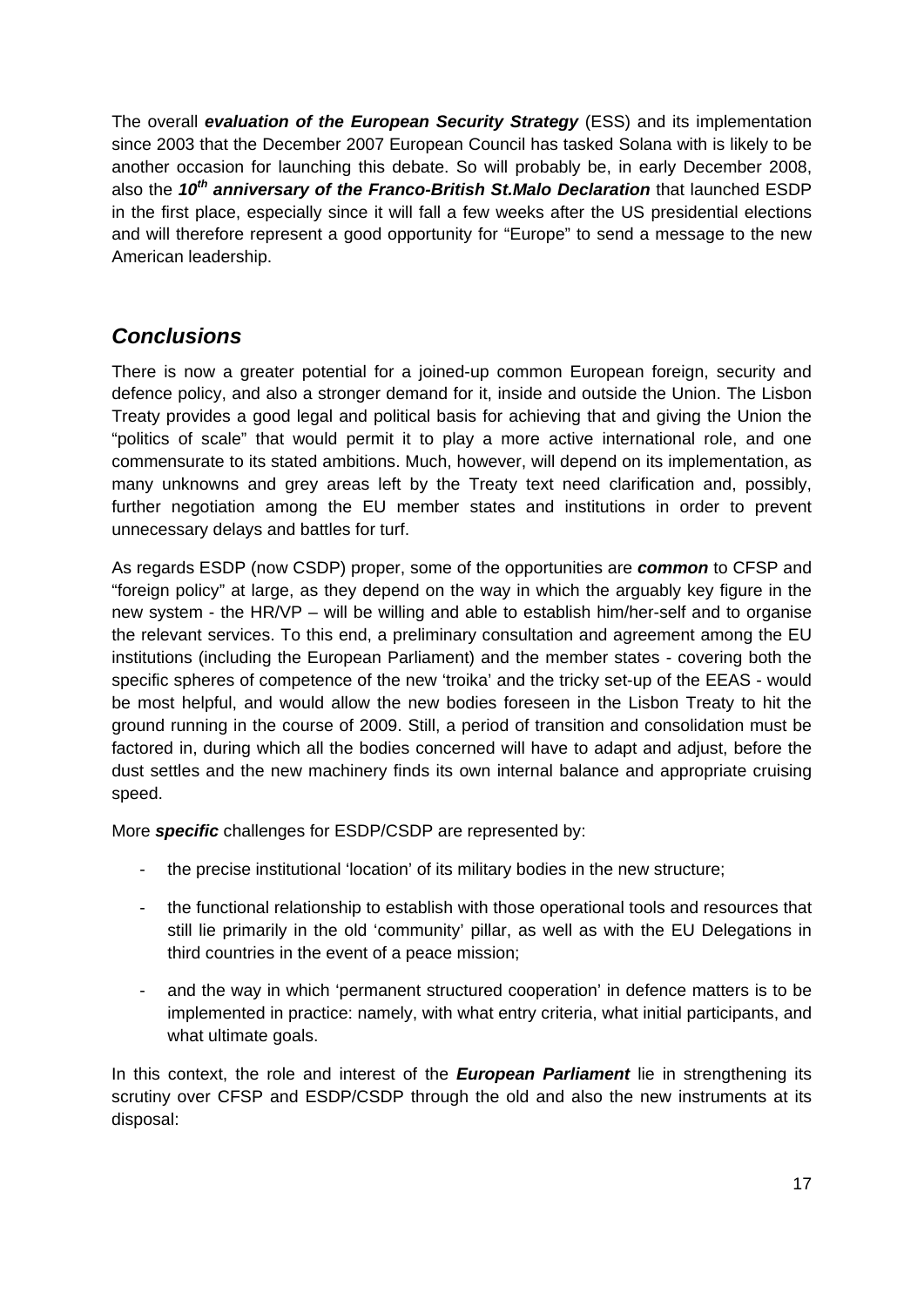- first, through its increased co-decision powers, that now cover a bigger number of policy areas with significant 'external' implications;
- second, through budgetary control, also on CFSP and civilian crisis managementrelated activities;
- thirdly, through a constructive approach to the thorny issue of the EEAS, whose funding remains an open question;
- and, fourthly, through the establishment of a good and balanced working relationship with the future members of the new 'troika', whose appearances before the various instances of the European Parliament should become the rule rather than the exception, in order also to increase access and transparency to CFSP and ESDP/CSDP.

The first opportunity to do this will be represented by the appointment of the new Commission in the autumn of 2009, when the European Parliament will be called to scrutinise both the President and the individual Commissioners, before voting on the college. The relevant hearings should be used to highlight the overarching interests of the EU and the specific role and function of the European Parliament in bringing them to bear - without renouncing to push for specific points whenever deemed necessary, and without silencing (party) political dissent whenever relevant, but not to the detriment of a fruitful interaction in the future.

In the particular domain of ESDP/CSDP, a crucial ground to this effect is set to be *civilian crisis management*, both for the growing importance that it is taking in the Union's external action and for its lying at the juncture between different - and so far separate - spheres of competence and activity.

Here lies an important opportunity for the *relevant European Parliament Committee (AFET/SEDE)* to build a more cooperative relationship with the HV/VP, who is expected to become the main player inside the new 'troika' as regards crisis management. This could and should lead to a situation in which the HR/VP and his/her deputies/representatives get used to turning up before the Committee ever more frequently and 'normally' – that is, well beyond the two times per year that the Lisbon Treaty now foresees for the HR/VP in the European Parliament plenary.

To these ends, especially the newly elected European Parliament (2009-2014) may have to consider adopting a more cooperative and constructive approach with the President of the European Council and, notably, the HR/VP. In the past, in fact, too assertive and antagonistic an attitude on the part of the European Parliament on CFSP and ESDP-related issues - i.e. one aimed at extracting additional rights and concessions just in order to increase the Parliament's leverage and standing in a sort of inter-institutional zero-sum game - has often led the member states and the Council to go to any imaginable length to try and circumvent the assembly, thus often resorting to cumbersome procedures and all sorts of *escamotages* to achieve their (mostly budgetary) goals.

The influence of the European Parliament in this domain - and, most importantly, the overall influence of the EU on the international scene – can only benefit from a less (unnecessarily)